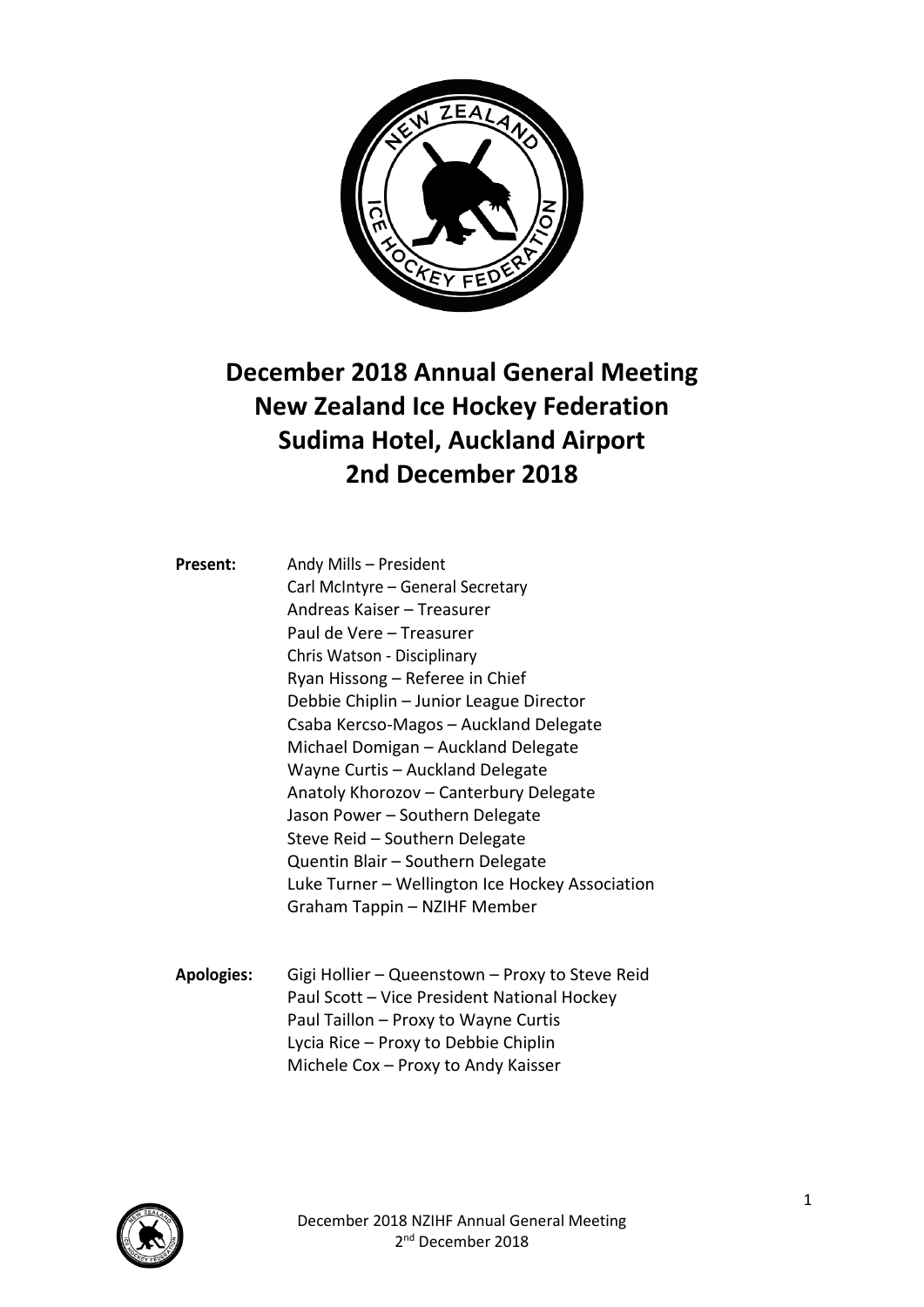| <b>Members Present</b>   | McIntyre welcomed Luke Turner from Wellington        |                         |
|--------------------------|------------------------------------------------------|-------------------------|
| & Apologies              | Ice Hockey Association. The NZIHF look forward to    |                         |
|                          | seeing growth of hockey in Wellington region.        |                         |
|                          |                                                      |                         |
|                          | Apologies as mentioned above.                        |                         |
| <b>Minutes of</b>        | No amendments suggested.                             | All in favour.          |
| <b>February 2018</b>     |                                                      | <b>Motion carried</b>   |
| <b>NZIHF Annual</b>      | McIntyre moved that the February 2018 NZIHF AGM      |                         |
| <b>General Meeting</b>   | Minutes be accepted as a true and correct            |                         |
|                          | record. Seconded by Kaisser.                         |                         |
|                          |                                                      |                         |
| <b>Matters Arising</b>   | None.                                                |                         |
|                          |                                                      |                         |
|                          |                                                      |                         |
|                          |                                                      |                         |
|                          |                                                      |                         |
| <b>Reports</b>           |                                                      |                         |
|                          |                                                      |                         |
| President                | Mills summarised his written report.                 | Moved by: Kaisser       |
|                          |                                                      | Seconded by: De Vere    |
|                          |                                                      | All in favour. Carried  |
|                          |                                                      |                         |
|                          |                                                      |                         |
| <b>General Secretary</b> | McIntyre summarised his written report.              | Moved by: McIntyre      |
|                          |                                                      | Seconded by: Mills      |
|                          |                                                      | All in favour. Carried  |
|                          |                                                      |                         |
|                          |                                                      |                         |
| <b>Director</b>          | Reid summarised his written report.                  | Moved by: McIntyre      |
| <b>International Ice</b> |                                                      | Seconded by: Chiplin    |
| Hockey                   |                                                      | All in favour. Carried  |
|                          |                                                      |                         |
|                          |                                                      |                         |
| <b>Director National</b> | Written report supplied.                             | Moved by: Mills         |
| <b>Ice Hockey</b>        |                                                      | Seconded by: Curtis     |
|                          |                                                      | All in favour. Carried  |
|                          |                                                      |                         |
| <b>NZIHF Treasurer</b>   | Kaisser presented verbal report:                     | Management              |
|                          | Financial year end documents still to be approved.   | Committee will ratify   |
|                          | P&L Shows a healthy surplus for last financial year. | the report as it is not |
|                          | Some costs such as Winter Games not included in      | final.                  |
|                          | report as they will be part of next financial year.  |                         |
|                          | Special thank you to Paul De Vere for his work and   | Report moved subject    |
|                          | assistance.                                          | to approval.            |
|                          |                                                      | Moved by Curtis         |

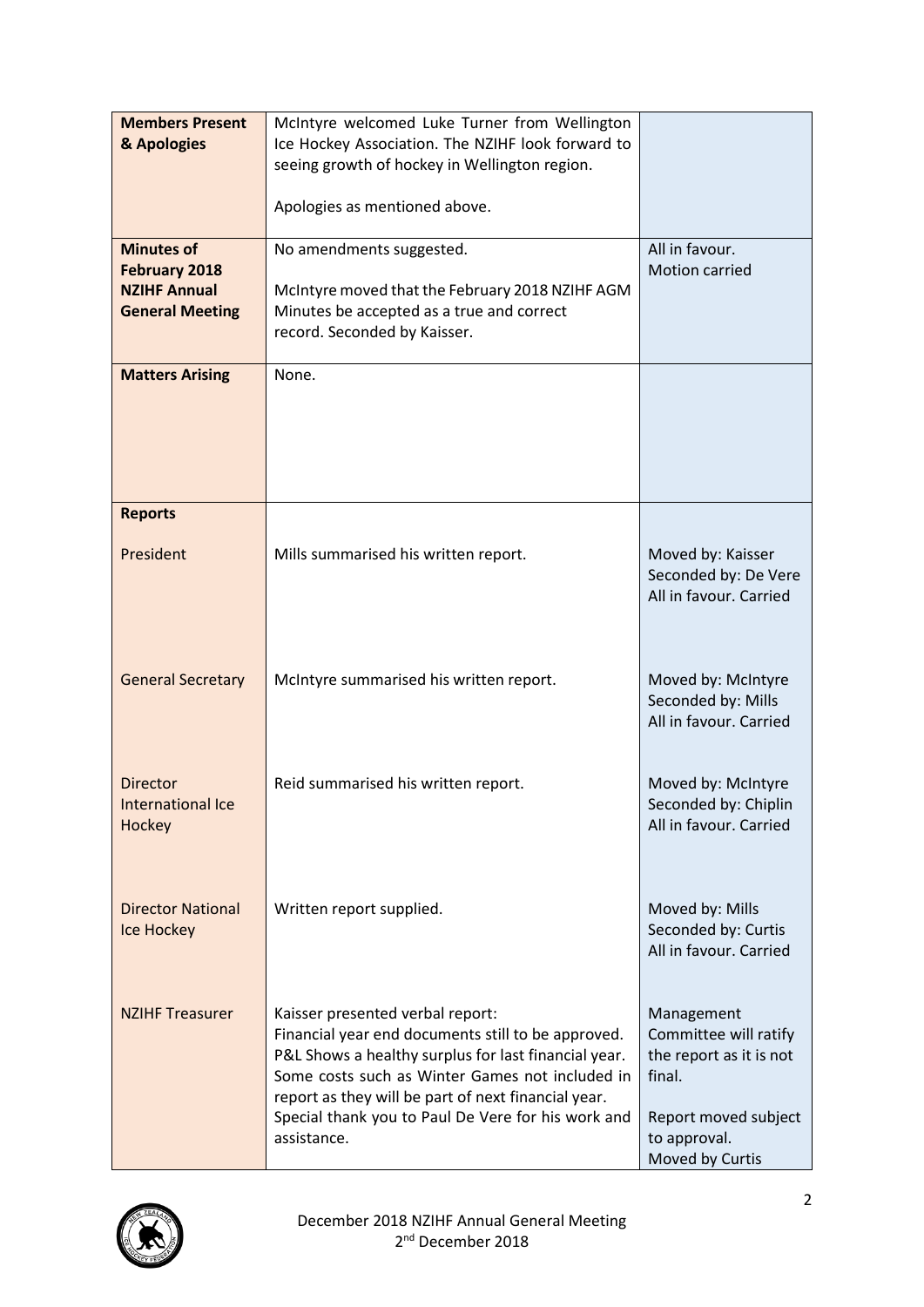|                          |                                                                                                                                                                                                                                                                                                                                                                                                                                                | Seconded by: Reid                                                  |
|--------------------------|------------------------------------------------------------------------------------------------------------------------------------------------------------------------------------------------------------------------------------------------------------------------------------------------------------------------------------------------------------------------------------------------------------------------------------------------|--------------------------------------------------------------------|
|                          |                                                                                                                                                                                                                                                                                                                                                                                                                                                |                                                                    |
| Referee in Chief         | Hissong verbal report:<br>Wants NZIHF to establish more<br>intentional<br>officiating development plan across all levels with<br>camps, seminars and ongoing supervision, as well as<br>standardised training programme.<br>Improved training will reduce negative interactions<br>with officials, which reduces official turnover.<br>Good to see increasing number of overseas<br>appointments - valuable experience to bring home<br>to NZ. | Moved by: Watson<br>Seconded by: Mills<br>All in favour. Carried   |
| <b>NZIHL</b>             | Written report supplied.<br>Kaisser asked what funding applications have been<br>received. De Vere advised \$38,000 received with<br>100% success rate for applications.<br>Kaisser asked how much team fee had changed?<br>De Vere advised reduction of \$5,000 mainly due to<br>funding success.                                                                                                                                             | Moved by: McIntyre<br>Seconded by: Mills<br>All in favour. Carried |
| <b>NZ Junior Leagues</b> | Chiplin reported on Junior Leagues.<br>U12: Tournaments went well. Feedback from<br>parents & players was fantastic. Would be great to<br>see more representation from Southern region.<br>U15: Condensed season in 2018 was a bit too much.<br>We need to find a balance to spread it out a bit                                                                                                                                               | Moved by: Mills<br>Seconded by: Power<br>All in favour. Carried    |
|                          | more.                                                                                                                                                                                                                                                                                                                                                                                                                                          |                                                                    |
|                          | U18: Struggling with team & goalie numbers -<br>several dispensations required to get teams across<br>the line.                                                                                                                                                                                                                                                                                                                                |                                                                    |
|                          | $U20$ : Most challenging league $-$ issues with players<br>not available. We need earlier commitment of<br>player numbers to ease planning difficulties.                                                                                                                                                                                                                                                                                       |                                                                    |
|                          | Chiplin: Thank you to everyone who has helped.<br>Season has been a huge learning opportunity.<br>Getting season planned earlier will be easier and<br>cheaper for everyone.                                                                                                                                                                                                                                                                   |                                                                    |
|                          | McIntyre & De Vere: Thank you to Chiplin for<br>excellent job.                                                                                                                                                                                                                                                                                                                                                                                 |                                                                    |

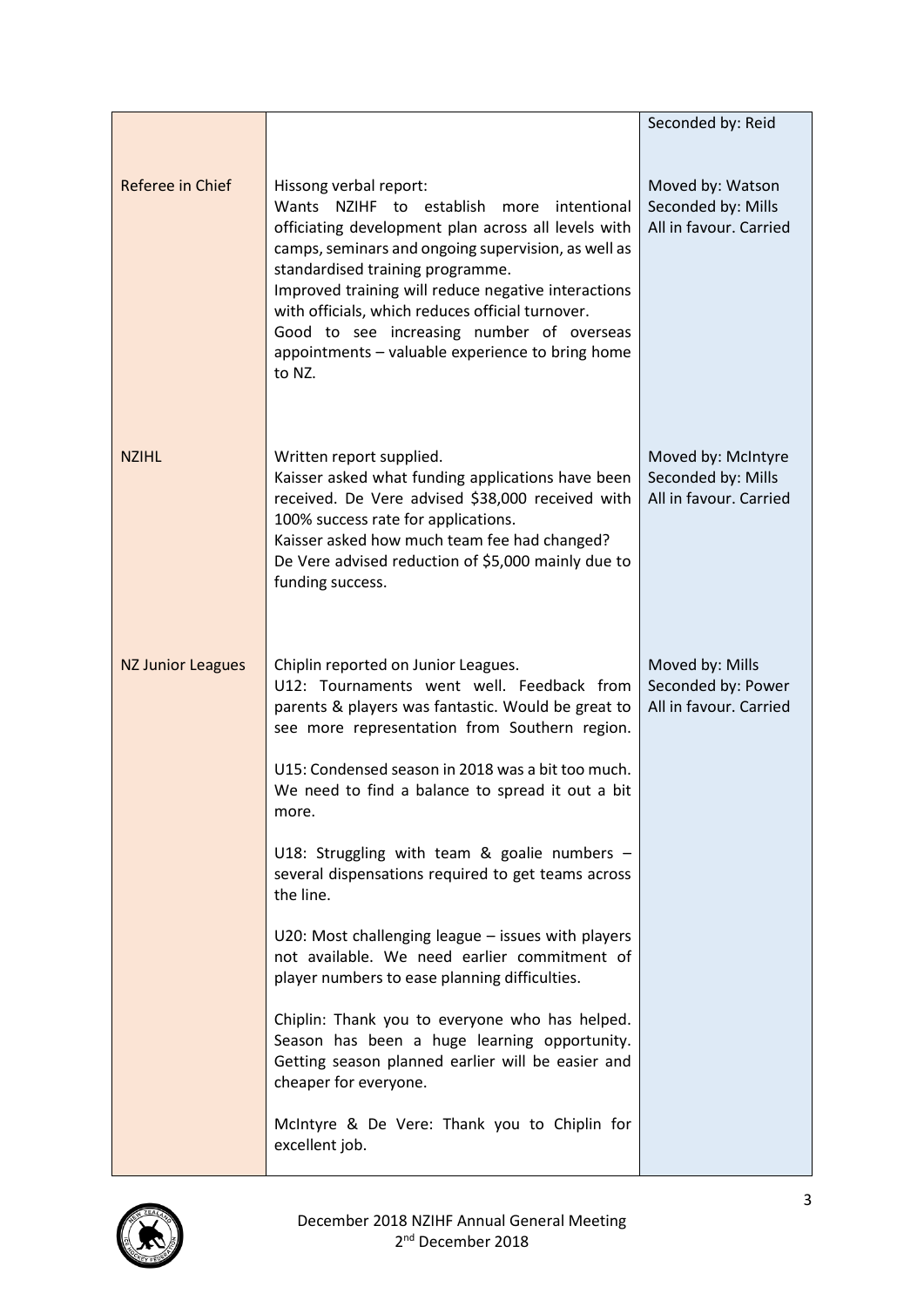| <b>Junior Leagues</b><br><b>Treasurer</b>       | Paul De Vere - finance report submitted verbally.<br>Accounts at Rotto & Associates Ltd currently under<br>review.<br>Each league is looking financially sound for next<br>year.<br>NZWIHL Any costs incurred this year transferred to<br>next year's accounts due to timing.<br>Disappointing that Southern & Christchurch have<br>not paid instalment for Junior Leagues so had to<br>borrow money to cover this.<br>Kaisser asked why NZWIHL increased by \$6,000?<br>De Vere advised mainly due to flights<br>୍ଷ &<br>accommodation to Auckland. | Moved by: McIntyre<br>Seconded by: Mills<br>All in favour. Carried |
|-------------------------------------------------|------------------------------------------------------------------------------------------------------------------------------------------------------------------------------------------------------------------------------------------------------------------------------------------------------------------------------------------------------------------------------------------------------------------------------------------------------------------------------------------------------------------------------------------------------|--------------------------------------------------------------------|
| <b>Women's Hockey</b>                           | No report submitted.                                                                                                                                                                                                                                                                                                                                                                                                                                                                                                                                 |                                                                    |
| <b>NZWIHL</b>                                   | No report submitted.                                                                                                                                                                                                                                                                                                                                                                                                                                                                                                                                 |                                                                    |
| <b>National Coaching</b><br>Coordinator         | Written report supplied.<br>Khorozov on behalf on Blong:<br>Believes First Shift is the future of ice hockey - a way<br>to bring in new kids, coaches & parent helpers.<br>Some regions don't have enough ice time or<br>coaches - NZIHF needs to be a part of solution.<br>Biggest issue U20 League is player retention.                                                                                                                                                                                                                            | Moved by: Kaisser<br>Seconded by: Curtis<br>All in favour. Carried |
|                                                 | Mills added we can't fix U20 age group now $-$ it is a<br>10-year commitment that requires long term goals.<br>Mills added that regions need to buy in to the<br>initiatives.                                                                                                                                                                                                                                                                                                                                                                        |                                                                    |
| Registrar                                       | Kaisser reported good increase in LTP & U12<br>numbers across the regions.<br>U20 3 <sup>rd</sup> consecutive year of decreases is not good.                                                                                                                                                                                                                                                                                                                                                                                                         | Moved by: Mills<br>Seconded by: Csaba<br>All in favour. Carried    |
| <b>IIHF Semi-Annual</b><br>Congress             | Written report supplied.                                                                                                                                                                                                                                                                                                                                                                                                                                                                                                                             | Moved by: Curtis<br>Seconded by: Kaisser<br>All in favour. Carried |
| <b>Asian Strategic</b><br><b>Planning Group</b> | Mills summarised his written report.                                                                                                                                                                                                                                                                                                                                                                                                                                                                                                                 | Moved by: Curtis<br>Seconded by: Kaisser<br>All in favour. Carried |

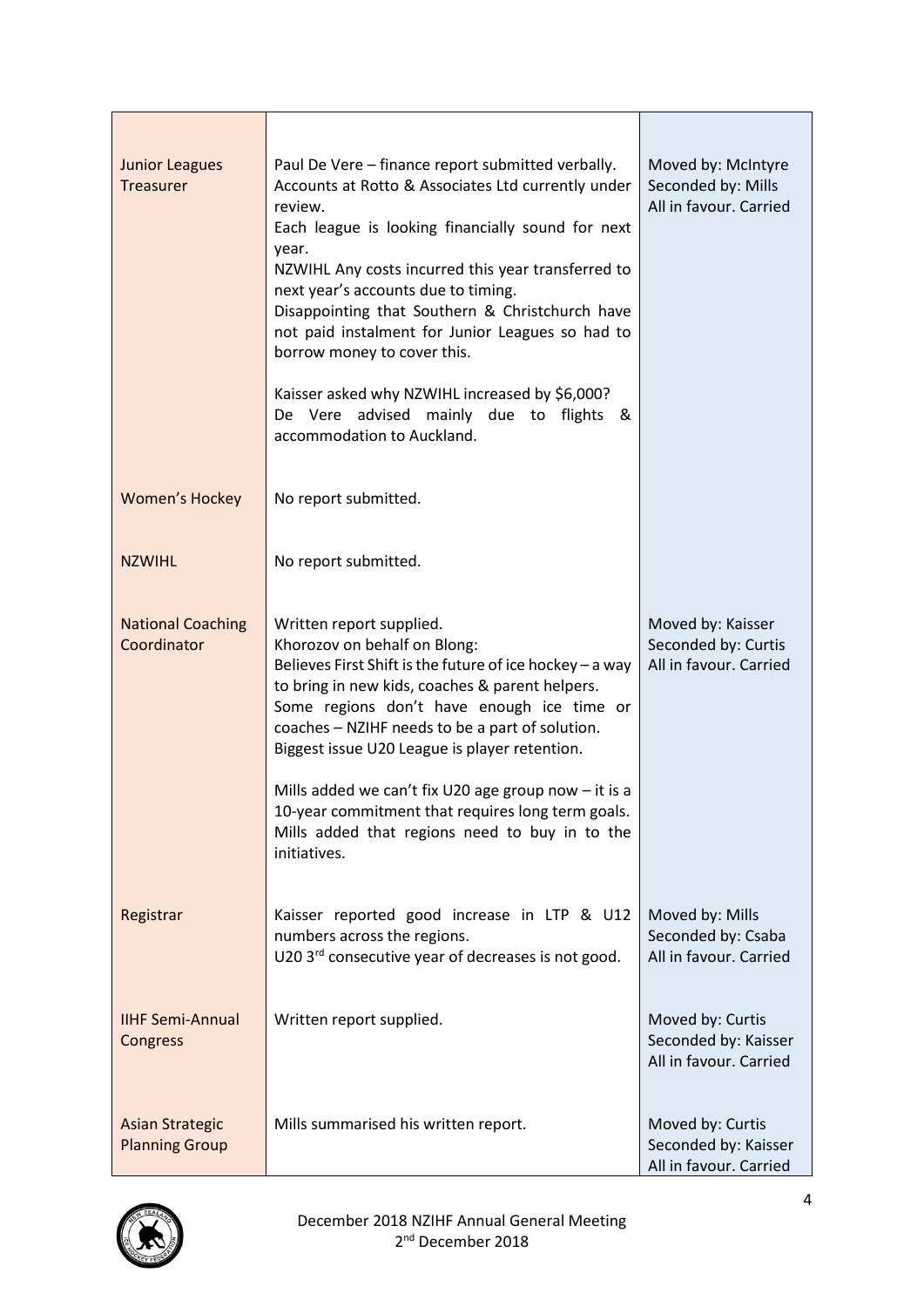| <b>Disciplinary</b>         | Watson reported things have gone well since he                                                         | Moved by McIntyre             |
|-----------------------------|--------------------------------------------------------------------------------------------------------|-------------------------------|
|                             | took on role mid-2018.                                                                                 | Seconded by: Mills            |
|                             | Changes made to existing document for new IIHF                                                         | All in favour. Carried.       |
|                             | rules.<br>De Vere asked if suggestions from NZIHL were                                                 |                               |
|                             | included? Watson advised yes.                                                                          |                               |
|                             |                                                                                                        |                               |
|                             | De Vere suggested used of video equipment in                                                           |                               |
|                             | junior leagues. Hissong mentioned recording can<br>assist with officiating reviews.                    |                               |
|                             | Watson advised concern of using video equipment                                                        |                               |
|                             | around minors. More advice required on this for                                                        |                               |
|                             | minor aged leagues.                                                                                    |                               |
|                             | McIntyre discussed use of cameras on referee                                                           |                               |
|                             | helmets. Management Committee to<br>discuss                                                            |                               |
|                             | further.                                                                                               |                               |
|                             | Khorozov asked for an update on Hydra upgrade.                                                         |                               |
|                             | McIntyre to review this and report back to                                                             |                               |
|                             | Management Committee.                                                                                  |                               |
|                             | Thompson would like to thank Shelley Gerken in                                                         |                               |
|                             | Dunedin, Kathy Gaze in Queenstown, Sally                                                               |                               |
|                             | Tappin in Christchurch, and Keita Suzuki in Auckland<br>for their assistance on Hydra.                 |                               |
|                             |                                                                                                        |                               |
|                             |                                                                                                        |                               |
| <b>Senior Players</b>       | Written report supplied.                                                                               | Moved by: Kercso-             |
|                             |                                                                                                        | Magos                         |
|                             |                                                                                                        | Seconded by: Chiplin          |
|                             |                                                                                                        | All in favour. Carried        |
|                             |                                                                                                        |                               |
| <b>Funding</b>              | Curtis summarised his written report.                                                                  | Moved by: Chiplin             |
| <b>Applications Report</b>  | De Vere asked if there is a cost for declined<br>applications. Curtis advised a \$500 application fee. | Seconded by: Kercso-<br>Magos |
|                             | Mills added NZIHF will cover this cost as it is a trial.                                               | All in favour. Carried        |
|                             | Tappin added thank you to Curtis for his assistance                                                    |                               |
|                             | in the funding for Ice Fernz & Ice Blacks.                                                             |                               |
|                             |                                                                                                        |                               |
| <b>Archives</b>             | No report submitted.                                                                                   |                               |
| <b>Election of Officers</b> |                                                                                                        |                               |
|                             |                                                                                                        |                               |
| <b>Vote Auditors</b>        | Vote performed by show of hands.                                                                       |                               |
|                             |                                                                                                        |                               |
|                             |                                                                                                        |                               |

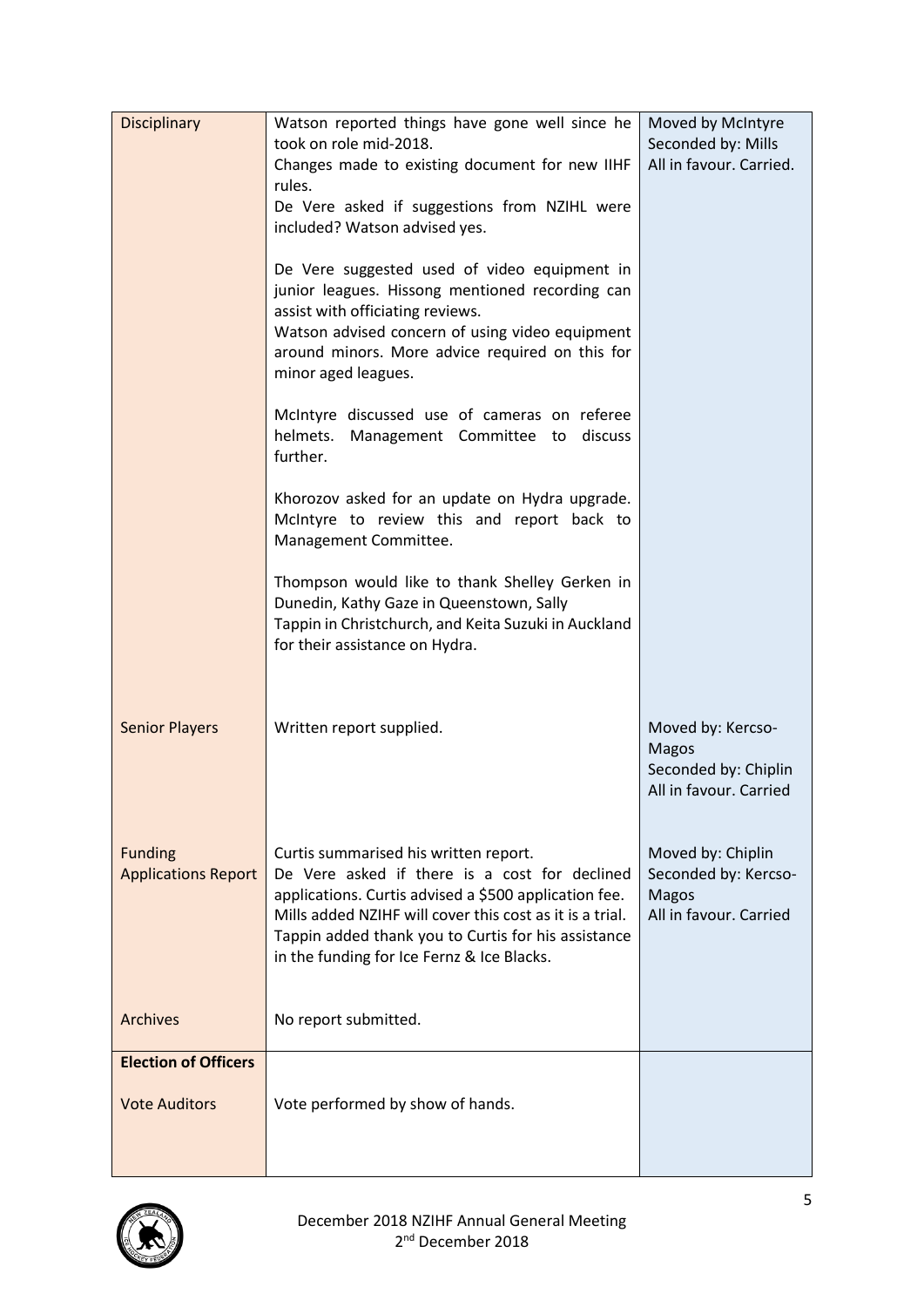| <b>Vice President:</b>                | Nominations: Graham Tappin.                                                      | <b>Graham Tappin</b>                           |
|---------------------------------------|----------------------------------------------------------------------------------|------------------------------------------------|
| Director of                           | Seconded by Stephen Reid.                                                        | appointed as VP                                |
| <b>International Ice</b>              |                                                                                  | International Ice                              |
| Hockey                                |                                                                                  | Hockey                                         |
|                                       |                                                                                  |                                                |
|                                       |                                                                                  |                                                |
| Treasurer:                            | Nominations: Andy Kaisser.                                                       | Andy Kaisser                                   |
|                                       | Seconded by Wayne Curtis.                                                        | appointed as                                   |
|                                       |                                                                                  | Treasurer.                                     |
|                                       |                                                                                  |                                                |
|                                       |                                                                                  |                                                |
| <b>General Secretary:</b>             | <b>Nominations: Carl McIntyre</b>                                                | Carl McIntyre                                  |
|                                       | Seconded: Debbie Chiplin                                                         | appointed as General                           |
|                                       |                                                                                  | Secretary.                                     |
|                                       |                                                                                  |                                                |
| <b>Election of NZIHF</b>              | President: Andy Mills                                                            | Agreed.                                        |
| <b>Management</b><br><b>Committee</b> | General Secretary: Carl McIntyre                                                 |                                                |
|                                       | VP International Ice Hockey: Graham Tappin<br>VP National Ice Hockey: Paul Scott |                                                |
|                                       | Treasurer: Andy Kaisser                                                          |                                                |
|                                       | AIHA Delegate: Wayne Curtis                                                      |                                                |
|                                       | AIHA Delegate: Michael Domigan                                                   |                                                |
|                                       | CIHA Delegate: Debbie Chiplin                                                    |                                                |
|                                       | CIHA Delegate: Chris Watson                                                      |                                                |
|                                       | SIHL Delegate: Quentin Blair                                                     |                                                |
|                                       | SIHL Delegate: Stephen Reid                                                      |                                                |
|                                       | NZIHL: Andy Kaisser                                                              |                                                |
|                                       | Women's Hockey:                                                                  |                                                |
|                                       |                                                                                  |                                                |
| <b>Appointments</b>                   |                                                                                  |                                                |
| (for 2019)                            |                                                                                  |                                                |
|                                       |                                                                                  |                                                |
| Auditor                               | Rotto & Associates Ltd.                                                          | Moved by: Kaisser                              |
|                                       |                                                                                  | Seconded by: De Vere<br>All in favour. Carried |
|                                       |                                                                                  |                                                |
|                                       |                                                                                  |                                                |
| <b>Disciplinary</b>                   | Chris Watson                                                                     | Moved by: Mills                                |
|                                       |                                                                                  | Seconded by: Chiplin                           |
|                                       |                                                                                  | All in favour. Carried                         |
|                                       |                                                                                  |                                                |
|                                       |                                                                                  |                                                |
| Referee in Chief                      | <b>Ryan Hissong</b>                                                              | Moved by: Kaisser                              |
|                                       |                                                                                  | Seconded by: Chiplin                           |
|                                       |                                                                                  | All in favour. Carried                         |
|                                       |                                                                                  |                                                |
|                                       |                                                                                  |                                                |
| <b>Senior Players</b>                 | Lycia Rice                                                                       | Moved by: Chiplin                              |
|                                       |                                                                                  | Seconded by: Mills                             |
|                                       |                                                                                  | All in favour. Carried                         |
|                                       |                                                                                  |                                                |

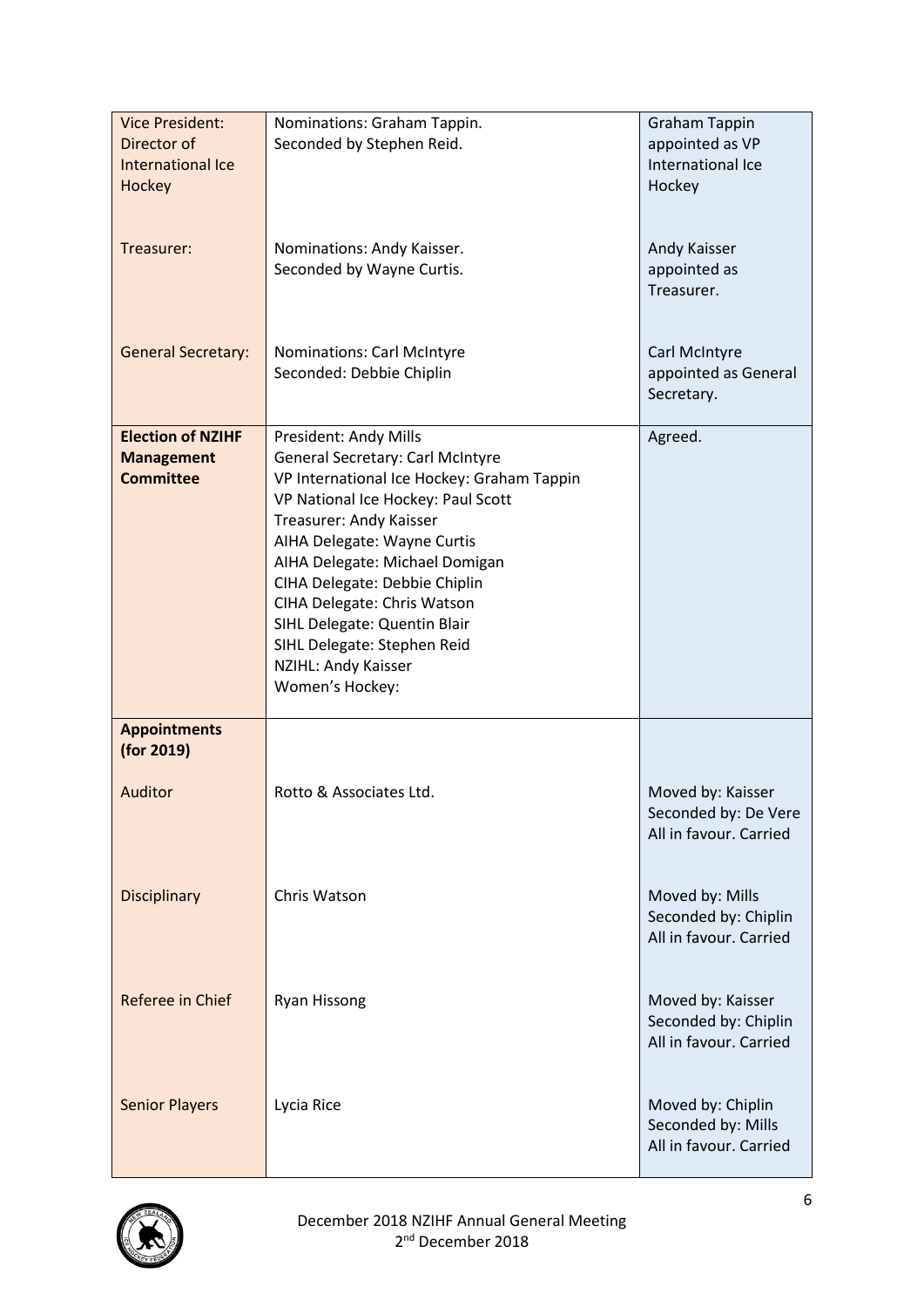| Registrar                               | Andy Kaisser                                                                      | Moved by: Kaisser<br>Seconded by: Mills<br>All in favour. Carried     |
|-----------------------------------------|-----------------------------------------------------------------------------------|-----------------------------------------------------------------------|
| Medical                                 | Dr Brett Dougherty                                                                | Moved by: Mills<br>Seconded by:<br>McIntyre<br>All in favour. Carried |
| <b>NZWIHL</b><br><b>General Manager</b> | <b>Brent Smith</b>                                                                | Moved by: Chiplin<br>Seconded by: Mills<br>All in favour. Carried     |
| <b>Junior Leagues</b>                   | Debbie Chiplin                                                                    | Moved by: De Vere<br>Seconded by: Powers<br>All in favour. Carried    |
| <b>Marketing</b>                        | Role not filled. To be part of General Secretary role.                            |                                                                       |
| <b>Fundraising</b>                      | <b>Wayne Curtis</b>                                                               | Moved by: Kaisser<br>Seconded by: De Vere<br>All in favour. Carried   |
| <b>Health &amp; Safety</b>              | <b>Quintin Blair</b>                                                              | Moved by: Mills<br>Seconded by: Powers<br>All in favour. Carried      |
| <b>Police Vetting</b>                   | Mike Stitely                                                                      | Moved by: Mills<br>Seconded by: Reid<br>All in favour. Carried        |
| <b>NZIHL Treasurer</b>                  | Paul De Vere                                                                      | Moved by: McIntyre<br>Seconded by: Mills<br>All in favour. Carried    |
| <b>Remits</b>                           | None                                                                              |                                                                       |
| <b>2020 Registration</b><br><b>Fees</b> | Fees for 2018:<br>Associates: \$5.50<br>19 & Under: \$27.50<br>20 & Over: \$38.50 | Moved by: McIntyre<br>Seconded by: Mills<br>All in favour. Carried    |

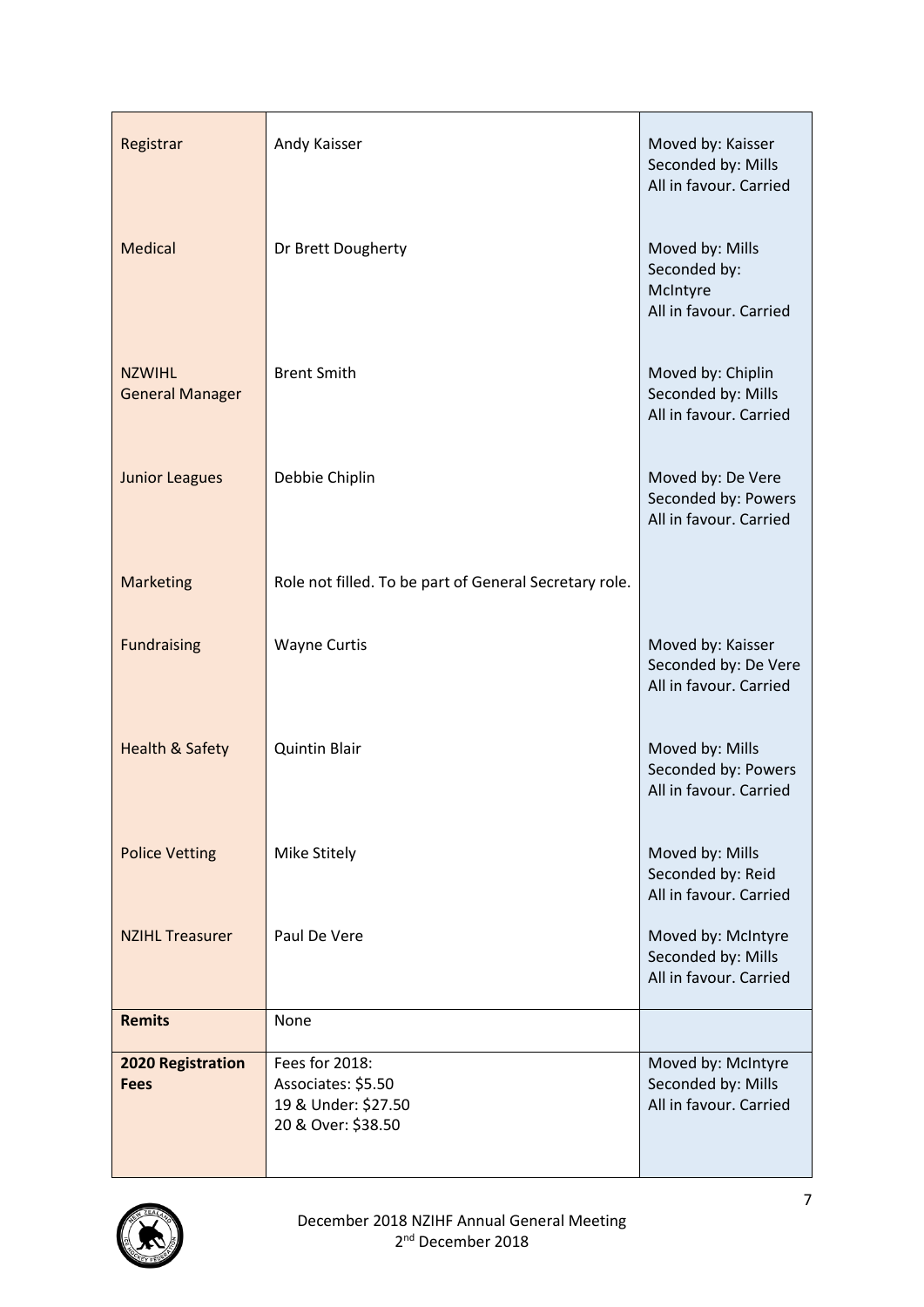|                         | Fees for 2019:                                                                                              |                                          |
|-------------------------|-------------------------------------------------------------------------------------------------------------|------------------------------------------|
|                         | Associates \$5.50                                                                                           |                                          |
|                         | 19 & Under: \$27.50                                                                                         |                                          |
|                         | 20 & Over: \$38.50                                                                                          |                                          |
|                         | Fees for 2020:                                                                                              |                                          |
|                         | LTP: \$0.00                                                                                                 |                                          |
|                         | Associates: \$10.00                                                                                         |                                          |
|                         | Junior Under 21: \$35.00                                                                                    |                                          |
|                         | Senior 21 & Over: \$45.00                                                                                   |                                          |
|                         | Discussion held on fee structure. Fees have not<br>been increased for many years, even though costs         |                                          |
|                         | have been increasing. Fee increases need to be                                                              |                                          |
|                         | explained to members. Fees need to raised year on                                                           |                                          |
|                         | year by a minimum percentage value.                                                                         |                                          |
|                         |                                                                                                             |                                          |
|                         | Mills added there is a disparity between the regions<br>with what is charged to senior players. Players are |                                          |
|                         | not aware what portion of their registration fee is                                                         |                                          |
|                         | NZIHF fee.                                                                                                  |                                          |
|                         |                                                                                                             |                                          |
|                         | McIntyre suggested sub-committee to investigate a                                                           |                                          |
|                         | national registration database.                                                                             |                                          |
|                         |                                                                                                             |                                          |
| <b>Life Memberships</b> | No nominations.                                                                                             |                                          |
| <b>General Business</b> | <b>Constitutional Review:</b>                                                                               |                                          |
|                         |                                                                                                             |                                          |
|                         | 35.2 Annual General Meeting:                                                                                | Moved by: McIntyre<br>Seconded by: Csaba |
|                         | Move to change notice period to 30 days.                                                                    | All in favour. Carried                   |
|                         |                                                                                                             |                                          |
|                         |                                                                                                             |                                          |
|                         | 35.3 Annual General Meeting:                                                                                | Moved by: McIntyre                       |
|                         | Move to change to 8 members of an association                                                               | Seconded by: Chiplin                     |
|                         | (rather than 8 delegates) shall form a quorum.                                                              | All in favour. Carried                   |
|                         |                                                                                                             |                                          |
|                         |                                                                                                             |                                          |
|                         | 35.3 Remits:                                                                                                | Moved by: Chiplin                        |
|                         | Move to change The NZIHF Office must receive all                                                            | Seconded by: Blair                       |
|                         | other proposals in writing not later than six weeks                                                         | All in favour. Carried                   |
|                         | before the starting day of the Annual General                                                               |                                          |
|                         | Meeting to The NZIHF Office must receive all other                                                          |                                          |
|                         | proposals in writing not later than 14 days before                                                          |                                          |
|                         | the starting day of the Annual General Meeting                                                              |                                          |
|                         |                                                                                                             |                                          |
|                         | 37. Proxies:                                                                                                | Moved by: McIntyre                       |
|                         | Move to remove No proxies shall be allowed from                                                             | Seconded by: Mills                       |

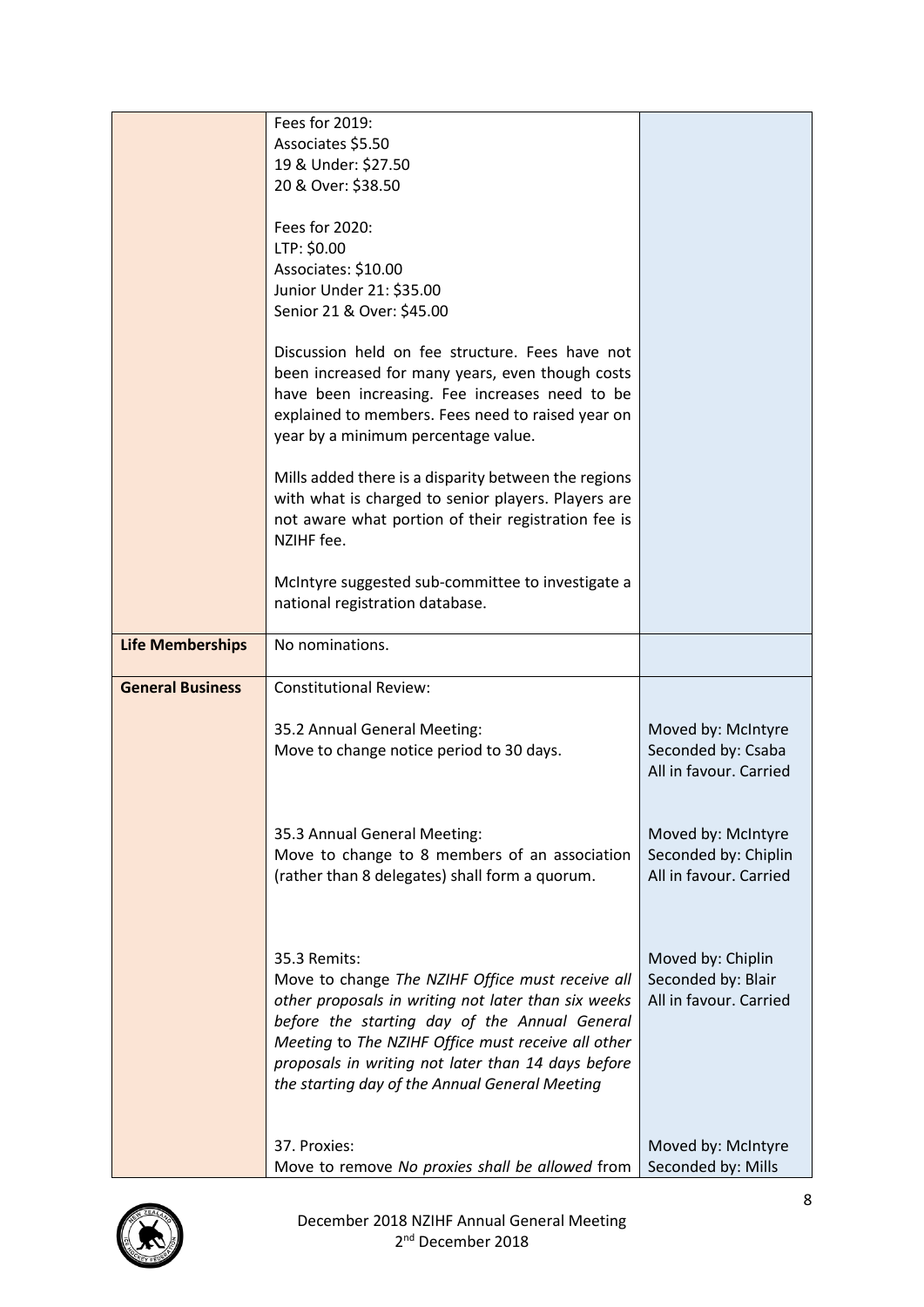| Constitution.                                                                                                                                                                                                                                                                                                                                    | All in favour. Carried                                               |
|--------------------------------------------------------------------------------------------------------------------------------------------------------------------------------------------------------------------------------------------------------------------------------------------------------------------------------------------------|----------------------------------------------------------------------|
| 40. NZIHF Council Composition:<br>Move to reduce 3 Vice Presidents to one Vice<br>President role, that can be nominated and voted on<br>the executive or appointments; and that we have 6<br>delegates, 2 for each region rather than 4, voted on<br>at AGM. Anything related to this will be altered<br>throughout the document.                | Moved by: McIntyre<br>Seconded by: Blair<br>All in favour. Carried   |
| <b>Miscellaneous Wording:</b><br>Move to change Constitution wording. Replace<br>Members"<br>"Council<br>with<br>"Management<br>Committee" to keep in line with previous<br>terminology.                                                                                                                                                         | Moved by: McIntyre<br>Seconded by: Chiplin<br>All in favour. Carried |
| 53. Disciplinary Committee:<br>Move to remove limitation "The NZIHF Council<br>members may not be members of the Disciplinary<br>Committee."<br>It was discussed and preferred by all that this role<br>conflict be avoided in the future; Watson<br>subsequently resigned as Management Committee<br>member to continue with Disciplinary role. | No seconder.<br>Motion not carried.                                  |
| 13. Financial Responsibility:<br>Move to re-structure responsibility of General<br>Secretary & Treasurer annual budget forecasts.                                                                                                                                                                                                                | Moved by Kaisser<br>No seconder. Motion<br>not carried.              |
| 51. General Secretary<br>Move that this description be reworded as per<br>description for Treasurer role.                                                                                                                                                                                                                                        | Moved by: Khorozov<br>Seconded by: Mills<br>All in favour. Carried   |
| Mills discussed Ice Fernz player proposal regarding<br>significant tournament overspend. Overspend of<br>\$23,000 came down to poor management by NZIHF<br>appointed staff member.<br>Mills moved that NZIHF be responsible for and cover<br>the overspend from the 2018 Ice Fernz tournament.                                                   | Moved by: Mills<br>Seconded by: Reid<br>All in favour. Carried       |
| Luke Turner of Wellington Ice Hockey Association<br>thanked NZIHF for having WIHA present.                                                                                                                                                                                                                                                       |                                                                      |